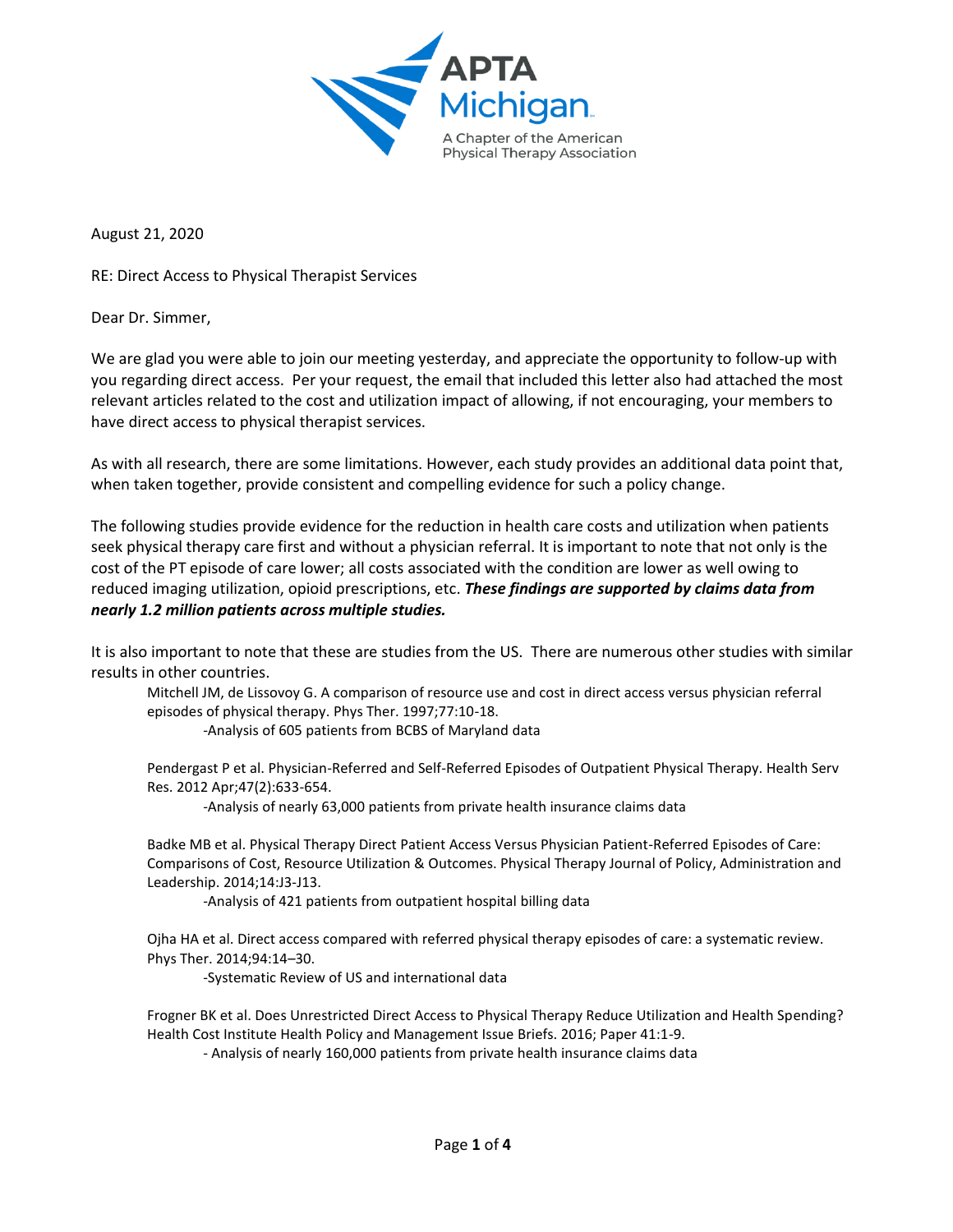

Riley SP et al. Retrospective analysis of physical therapy utilization by the specificity of the diagnosis and order written on the referral. Physiotherapy Theory and Practice. 2016;(32):461–467. -Medical record review 1,000 patients

The Moran Company (2017). Initial Treatment Intervention and Average Total Medicare A/B Costs for FFS Beneficiaries with an Incident Low Back Pain (Lumbago) Diagnosis in CY 2014. Available at: [http://www.aptqi.com/Resources/documents/APTQI-Complete-Study-Initial-Treatment-Intervention-Lumbago-](http://www.aptqi.com/Resources/documents/APTQI-Complete-Study-Initial-Treatment-Intervention-Lumbago-May-2017.pdf)[May-2017.pdf](http://www.aptqi.com/Resources/documents/APTQI-Complete-Study-Initial-Treatment-Intervention-Lumbago-May-2017.pdf)

-Analysis of Medicare fee for service data for 472,000 patients

The Moran Company (2017). Physical Therapy Episodes for Low Back Pain: Medicare Spending and Intensity of Physical Therapy Services. Available at:

[https://www.aptqi.com/Resources/documents/APTQI-Complete-Study-Physical-Therapy-Episodes-Lumbago-](https://www.aptqi.com/Resources/documents/APTQI-Complete-Study-Physical-Therapy-Episodes-Lumbago-October-2017.pdf)[October-2017.pdf](https://www.aptqi.com/Resources/documents/APTQI-Complete-Study-Physical-Therapy-Episodes-Lumbago-October-2017.pdf)

- Analysis of Medicare fee for service data for 38,260 patients

Denninger TR et al. The Influence of Patient Choice of First Provider on Costs and Outcomes: Analysis From a Physical Therapy Patient Registry. J Orthop Sports Phys Ther 2018.48:63-71. -Analysis of 603 patients from a patient registry

Frogner BK et al. Physical Therapy as the First Point of Care to Treat Low Back Pain: An Instrumental Variables Approach to Estimate Impact on Opioid Prescription, Health Care Utilization, and Costs. Health Serv Res. 2018 Dec;53(6):4629-4646.

-Analysis of nearly 149,000 patients from commercial health insurance claims data

Mabry LM et al. Safety Events and Privilege Utilization Rates in Advanced Practice Physical Therapy Compared to Traditional Primary Care: An Observational Study. Mil Med. 2019 Jul 19. pii: usz176. doi: 10.1093/milmed/usz176. [Epub ahead of print].

-Comparison of PT vs medical providers for musculoskeletal primary care that included nearly 249,000 patient encounters

The following studies illustrate the reductions in healthcare costs that are achieved when patients receive early/timely physical therapy care. Removal of the requirement for physician referral would allow patients to seek earlier/more timely care resulting in lower costs:

Horn ME et al. Timing of physical therapy consultation on 1-year healthcare utilization and costs in patients seeking care for neck pain: a retrospective cohort. BMC Health Serv Res. 2018;18(1):887-896. -Medical record review of 308 patients

Sun E et al. Association of Early Physical Therapy With Long-term Opioid Use Among Opioid-Naive Patients With Musculoskeletal Pain. JAMA Network Open. 2018;1(8):e185909. -Commercial health claims data from 88,985 patients

Liu et al. Immediate Physical Therapy Initiation in Patients With Acute Low Back Pain Is Associated With a Reduction in Downstream Health Care Utilization and Costs. Phys Ther. 2018;98(5):336-347. -Commercial health claims data from 46,914 patients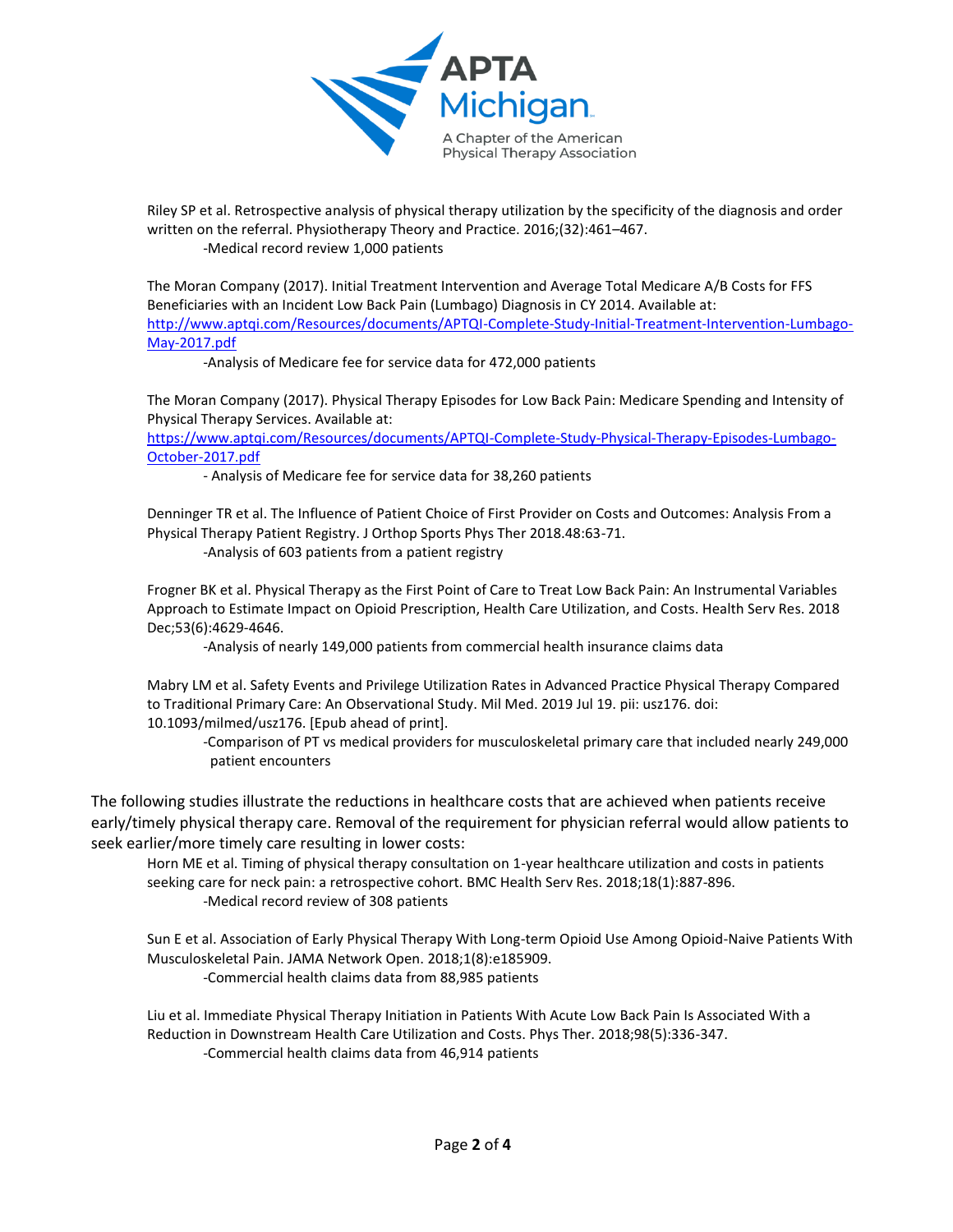

We would also like to especially highlight the following additional three recent articles:

• Arnold 2019 is a systematic review with meta-analysis of some of the individual papers listed above and affirms that early care for LBP results in decreases downstream health care utilization.

Arnold et al. The Effect of Timing of Physical Therapy for Acute Low Back Pain on Health Services Utilization: A Systematic Review. Archives of Physical Medicine and Rehabilitation 2019;100:1324-38

• Kazis 2019 affirms the lower rates of opioid use associated with direct access in commercial health care claims data from 216,504 patients.

Kazis et al. Observational retrospective study of the association of initial healthcare provider for new-onset low back pain with early and long-term opioid use. BMJ Open 2019;9:e028633. doi:10.1136/ bmjopen-2018- 028633.

• The Milliman Report, which was recently released for distribution to a wider audience, again demonstrates reduced total cost of care for LBP when PT services are initiated earlier and under direct access in 98,978 patients.

Milliman, Inc. Impact of physical therapist services on low back pain episodes of care. April 12, 2018.

An important policy implication is that direct access is woefully underutilized, especially in states like Michigan which has restrictions on direct access (Kazis et al 2019). Therefore, education efforts of members and providers is important to raise awareness about direct access. In other states, payers have incentivized direct access by waiving copays and/or deductibles to promote early utilization and access to PT to catalyze the associated cost savings.

APTA Michigan would gladly help support development of pilot projects. We are aware that previous plans for a demonstration project were not able to be initiated ultimately due to a PT functional outcome measurement and electronic system incompatibility issue. I suspect that is still the case. However, the focus here would be a bit different in that you would not be seeking to infuse/blend outside outcome data into your own data since the primary endpoints now would be total costs of care and would therefore come from your own data. The challenges would be patient identification selection for inclusion into the pilot and identifying equivalent comparator groups who do not get PT, are not seen under direct access, or continue to be managed under prior authorization.

I am currently Co-PI on a study at Spectrum Health looking at total cost of care comparing patients seen first by a PT embedded in a PCP office to those seen only by a PCP or seen first by the PCP. We have learned many lessons on patient selection, ICD-10 coding variation and code migration that might be helpful in planning a BCBSM endeavor. I would also note that Miliman has an analyst associated with BCBS that might be able to help depending on the scope of any pilot projects you might be entertain.